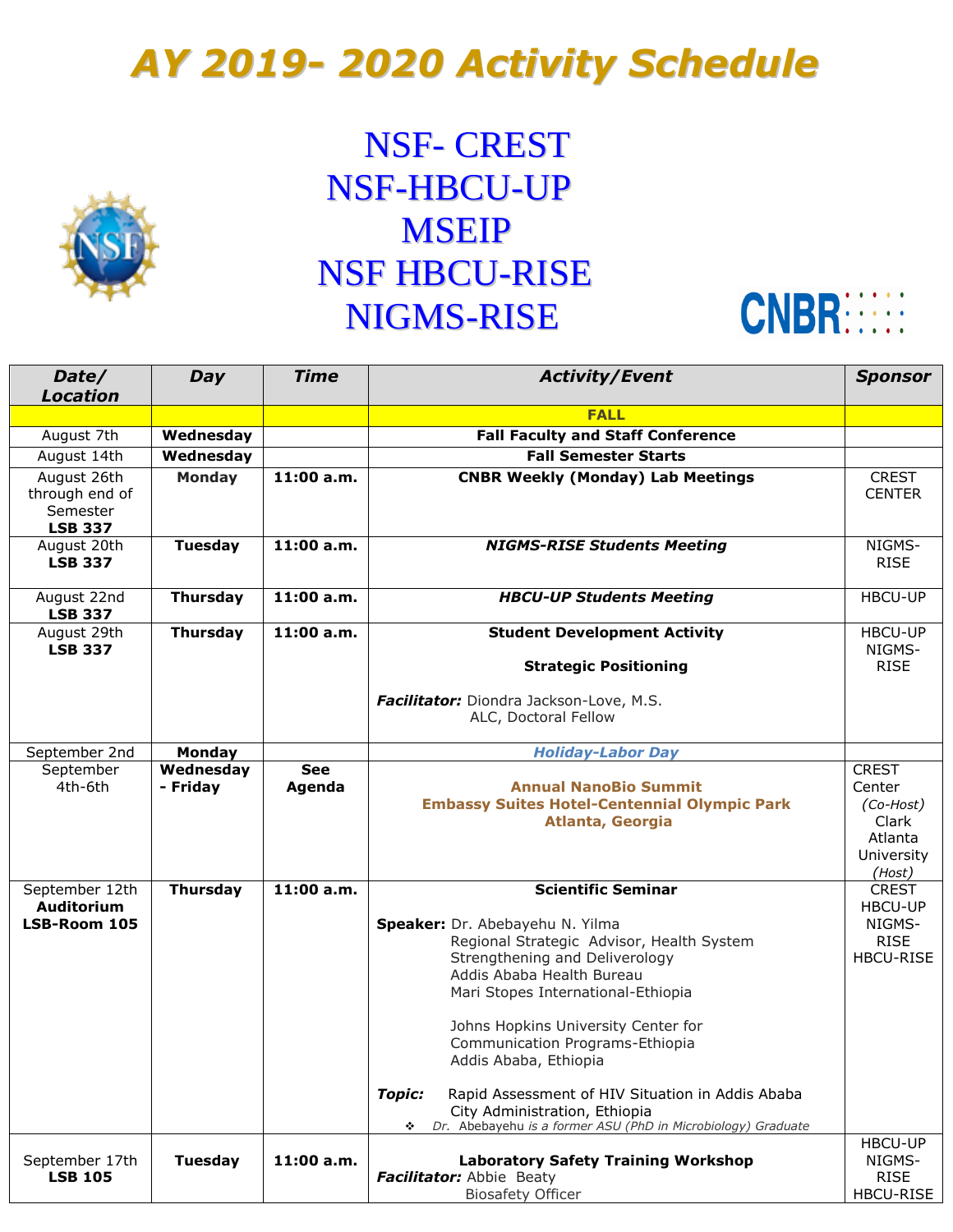|                                                     |                 |            | Auburn University                                                                                                                              |                                         |
|-----------------------------------------------------|-----------------|------------|------------------------------------------------------------------------------------------------------------------------------------------------|-----------------------------------------|
| September 19th<br><b>Acadome</b>                    | <b>Thursday</b> | 11:00 a.m. | <b>University Wide Fall Convocation</b>                                                                                                        |                                         |
| September 26th<br><b>Auditorium</b><br>LSB-Room 105 | <b>Thursday</b> | 11:00 a.m. | <b>Graduate School Recruitment Visit</b><br>(Virginia, Tech)                                                                                   | <b>HBCU-UP</b><br>NIGMS-<br><b>RISE</b> |
|                                                     |                 |            | Facilitator: Shernita Lee, Ph.D.<br>Assistant Dean and Director, Office of                                                                     |                                         |
|                                                     |                 |            | Recruitment, Diversity, and Inclusion -                                                                                                        |                                         |
|                                                     |                 |            | Graduate School<br>President, Black Faculty/Staff Caucus                                                                                       |                                         |
|                                                     |                 |            | Virginia, Tech<br>* Dr. Lee is a former ASU STEM (Mathematics) Graduate and HBCU-                                                              |                                         |
| October 3rd                                         | <b>Thursday</b> | 11:00 a.m. | <b>UP</b> Scholar<br><b>Scientific Seminar</b>                                                                                                 | <b>CREST</b>                            |
| <b>Classroom</b><br>LSB-Room 128                    |                 |            | Speaker: Kelvin Jones, IBS PhD Fellow                                                                                                          | HBCU-UP<br>NIGMS-                       |
|                                                     |                 |            | <b>Integrative BioScience</b>                                                                                                                  | <b>RISE</b>                             |
|                                                     |                 |            | Dept. Biomedical Sciences                                                                                                                      | HBCU-RISE                               |
|                                                     |                 |            | Tuskegee University                                                                                                                            |                                         |
|                                                     |                 |            | Utilization of Phage Display to Identify Epithelial to<br><b>Topic:</b><br>Mesenchymal Transition Related Novel Biomarkers in Breast<br>Cancer |                                         |
|                                                     |                 |            | Mr. Jones is a former ASU STEM (Biology)Graduate and<br>÷.<br><b>HBCU-UP Scholar</b>                                                           |                                         |
| October 10th                                        | <b>Tuesday</b>  | 11:00 a.m. | <b>Student Development Activity</b>                                                                                                            | <b>HBCU-UP</b>                          |
| Auditorium<br>LSB-Room 130                          |                 |            | <b>Personal Statement Writing</b>                                                                                                              | NIGMS-<br><b>RISE</b>                   |
|                                                     |                 |            | Facilitator: Doris Youngblood-ASU Writing Center                                                                                               |                                         |
| October 22nd<br>Auditorium                          | <b>Tuesday</b>  | 11:00 a.m. | Seminar                                                                                                                                        | <b>CREST</b><br><b>HBCU-UP</b>          |
| LSB-Room 105                                        |                 |            | <b>Research and Professional Ethics in Science</b><br>(Faculty and Student Development Activity)                                               | NIGMS-<br><b>RISE</b><br>HBCU-RISE      |
|                                                     |                 |            | Facilitator: Dr. Julio Turrens,                                                                                                                |                                         |
|                                                     |                 |            | Former Interim Associate VP for<br>Academic Affairs and Interim Dean,                                                                          |                                         |
|                                                     |                 |            | Graduate School Pat Capps Covey College of                                                                                                     |                                         |
|                                                     |                 |            | Allied Health at the Univ. of South Alabama                                                                                                    |                                         |
|                                                     |                 |            | <b>Topic:</b> Research Integrity and Research Compliance                                                                                       |                                         |
| October 29th<br>Auditorium                          | <b>Tuesday</b>  | 11:00 a.m. | <b>Student Development Activity</b>                                                                                                            | <b>HBCU-UP</b><br>NIGMS-                |
| LSB-Room 105                                        |                 |            | <b>Organizational Skills, Study Skills &amp; Time</b><br><b>Management for Success</b>                                                         | <b>RISE</b>                             |
|                                                     |                 |            |                                                                                                                                                |                                         |
|                                                     |                 |            | Facilitator: Victoria Michelle, MSW                                                                                                            |                                         |
|                                                     |                 |            | Owner/Consultant-National Trainer<br>Montgomery, AL                                                                                            |                                         |
|                                                     |                 |            | <b>SPRING</b>                                                                                                                                  |                                         |
| Jan. 20th                                           | <b>Monday</b>   |            | <b>MLK Holiday</b>                                                                                                                             |                                         |
| Jan. 23rd                                           | <b>Thursday</b> | 11:00 a.m. | <b>MLK Holiday Convocation</b>                                                                                                                 |                                         |
| Abernathy<br><b>Auditorium</b>                      |                 |            |                                                                                                                                                |                                         |
| Feb. 7th                                            | <b>Friday</b>   | 11:00 a.m. | <b>Founder's Day Convocation</b>                                                                                                               |                                         |
| Feb. 6th-8th                                        | Thursday -      | <b>See</b> | <b>Emerging Researchers National (ERN)</b>                                                                                                     |                                         |
|                                                     | <b>Saturday</b> | Agenda     | <b>Conference in STEM</b><br><b>Washington, D.C.</b>                                                                                           |                                         |
| February 13th                                       | <b>Thursday</b> | 11:00 a.m. | <b>Scientific Seminar</b>                                                                                                                      | <b>CREST</b>                            |
| LSB-Room 105                                        |                 |            |                                                                                                                                                | <b>HBCU-UP</b>                          |
| <b>Auditorium</b>                                   |                 |            | Speaker: Dr. Omar Oyarzabal                                                                                                                    | <b>MSEIP</b>                            |
|                                                     |                 |            | Extension Associate Professor and Food Safety                                                                                                  | HBCU-RISE                               |